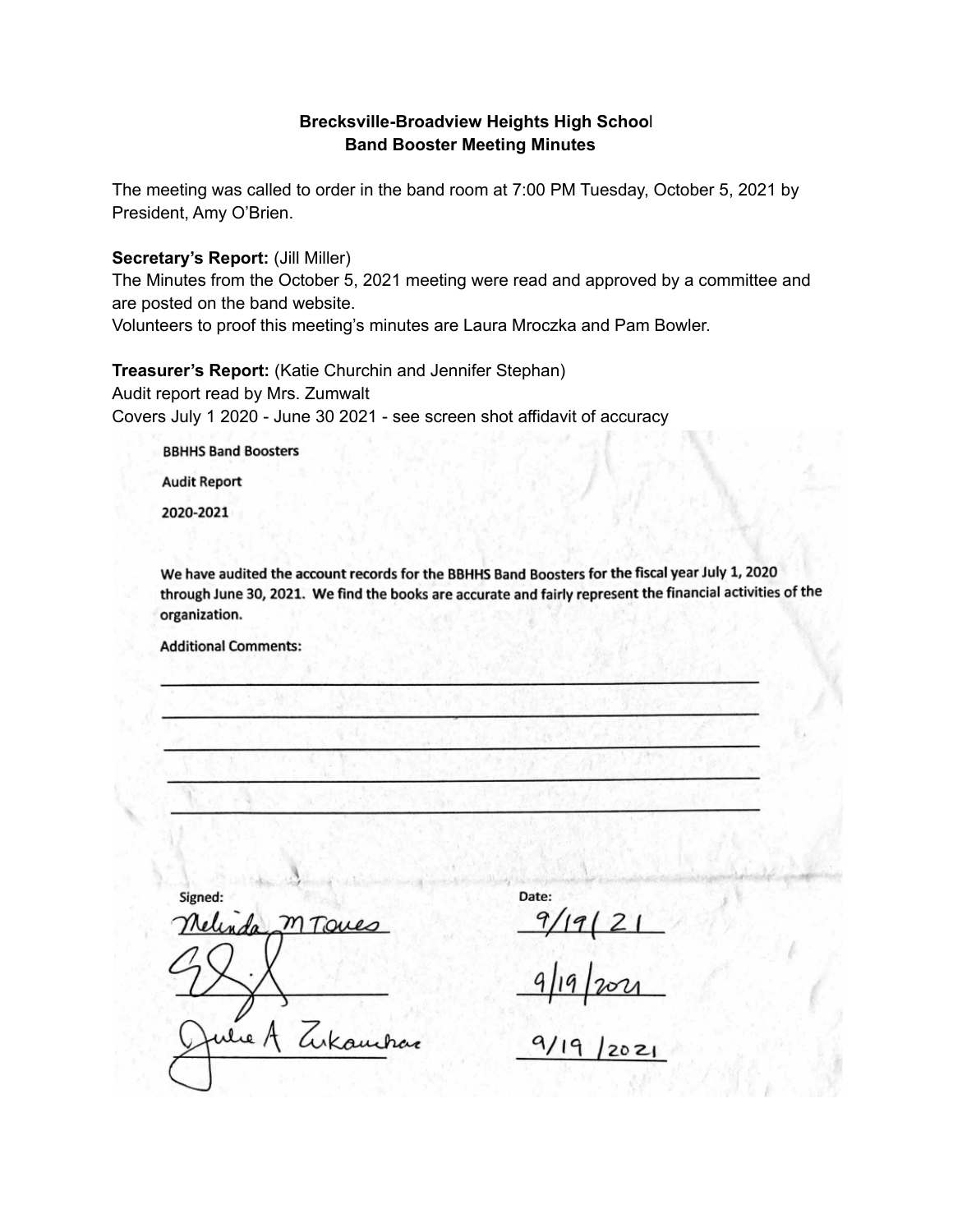## *Motion to accept - Heather McCleary Second by Ingrid Sprague*

| Monthly update:                                         |           |                 |                  |                                                                                                                                            |
|---------------------------------------------------------|-----------|-----------------|------------------|--------------------------------------------------------------------------------------------------------------------------------------------|
| <b>BBHHS Band Boosters</b>                              |           |                 |                  |                                                                                                                                            |
| <b>Treasurer's Report</b>                               |           |                 |                  |                                                                                                                                            |
| <b>Meeting Date</b><br>10/5/2021                        |           |                 |                  |                                                                                                                                            |
| Reporting period September 1, 2021 - September 30, 2021 |           |                 |                  |                                                                                                                                            |
|                                                         |           |                 |                  | Notes:                                                                                                                                     |
| <b>Checking Account</b>                                 |           |                 |                  | Deposits - Program Ads \$400, Patron \$300, Gloves \$154, Flagline                                                                         |
| <b>Beginning Balance</b>                                | 8/31/2021 | 64,833.68<br>\$ |                  | Uniform \$91, Summer Uniform \$10                                                                                                          |
| Deposits                                                |           | 955.00<br>Ś     |                  |                                                                                                                                            |
| Expenses                                                |           | (5,759.48)      |                  | Expenses - Dinkles \$2803, Percussion Asst \$500, Brass Assistant                                                                          |
| <b>Ending Balance</b>                                   | 9/30/2021 | \$<br>60,029.20 | 60,029.20<br>\$  | \$500, Homecoming Donuts/Cups \$301, Flagline Uniform \$430,<br>Lyres/Flipfolders \$575, Mis Uniform \$66, Cups \$34 Sunshine Fund<br>\$50 |
| <b>Outstanding Checks</b>                               |           |                 | \$<br>(480.00)   | Outstanding Checks: Myles Rapkin - \$400, Matt Dietrick \$40,                                                                              |
| <b>Student Accounts</b>                                 |           |                 | \$<br>(6,523.50) | Allison Logan \$40                                                                                                                         |
| <b>Truck Set Aside</b>                                  |           |                 | Ś<br>(5,000.00)  |                                                                                                                                            |
| <b>Outstanding deposit</b>                              |           |                 | $\,$             |                                                                                                                                            |
| <b>Adjusted Balance</b>                                 |           |                 | \$<br>48,025.70  |                                                                                                                                            |
|                                                         |           |                 |                  |                                                                                                                                            |
| <b>Paypal Account</b>                                   |           |                 |                  |                                                                                                                                            |
| <b>Beginning Balance</b>                                | 8/31/2021 | 19,611.48<br>S  |                  | Deposits - Paypal Giving Fund - \$2                                                                                                        |
| <b>Payments Received</b>                                |           | 2.00<br>Ś       |                  |                                                                                                                                            |
| Payments                                                |           |                 |                  | <b>Expenses -</b>                                                                                                                          |
| Fees                                                    |           |                 |                  |                                                                                                                                            |
| <b>Ending Balance</b>                                   | 9/30/2021 | Ś<br>19,613.48  |                  |                                                                                                                                            |
|                                                         |           |                 |                  |                                                                                                                                            |
| <b>Uniform Replacement Savings Account</b>              |           |                 |                  |                                                                                                                                            |
| <b>Beginning Balance</b>                                | 8/31/2021 | 114,996.21<br>Ś |                  |                                                                                                                                            |
| Transfer                                                |           | Ś               |                  |                                                                                                                                            |
| Interest                                                |           | 2.84            |                  |                                                                                                                                            |
| <b>Ending Balance</b>                                   | 9/30/2021 | 114,999.05      |                  |                                                                                                                                            |
|                                                         |           |                 |                  |                                                                                                                                            |
|                                                         |           |                 |                  |                                                                                                                                            |

### **Motions:**

Payment for Band portion of music TVs (\$400): Motion by Jen Stephan Second by Laura Mroczka

**Band Director's Report:** (Mr. Ciulla and Mr.Pasternak)

- NoRo band show was really nice
- Homecoming went very well
- 8th grade band night went really well
- Senior Banner is finally hung up had to use the hydraulic lift

#### Upcoming:

- 3 more football games
- Trunk or Treat info is out let him know what else he can do
- (ask: please send a remind)
- Senior night working through itinerary
- Post marching band concert season begins Monday October 25
- October 29th would be a playoff game if we get one may have to add an evening rehearsal - all TBD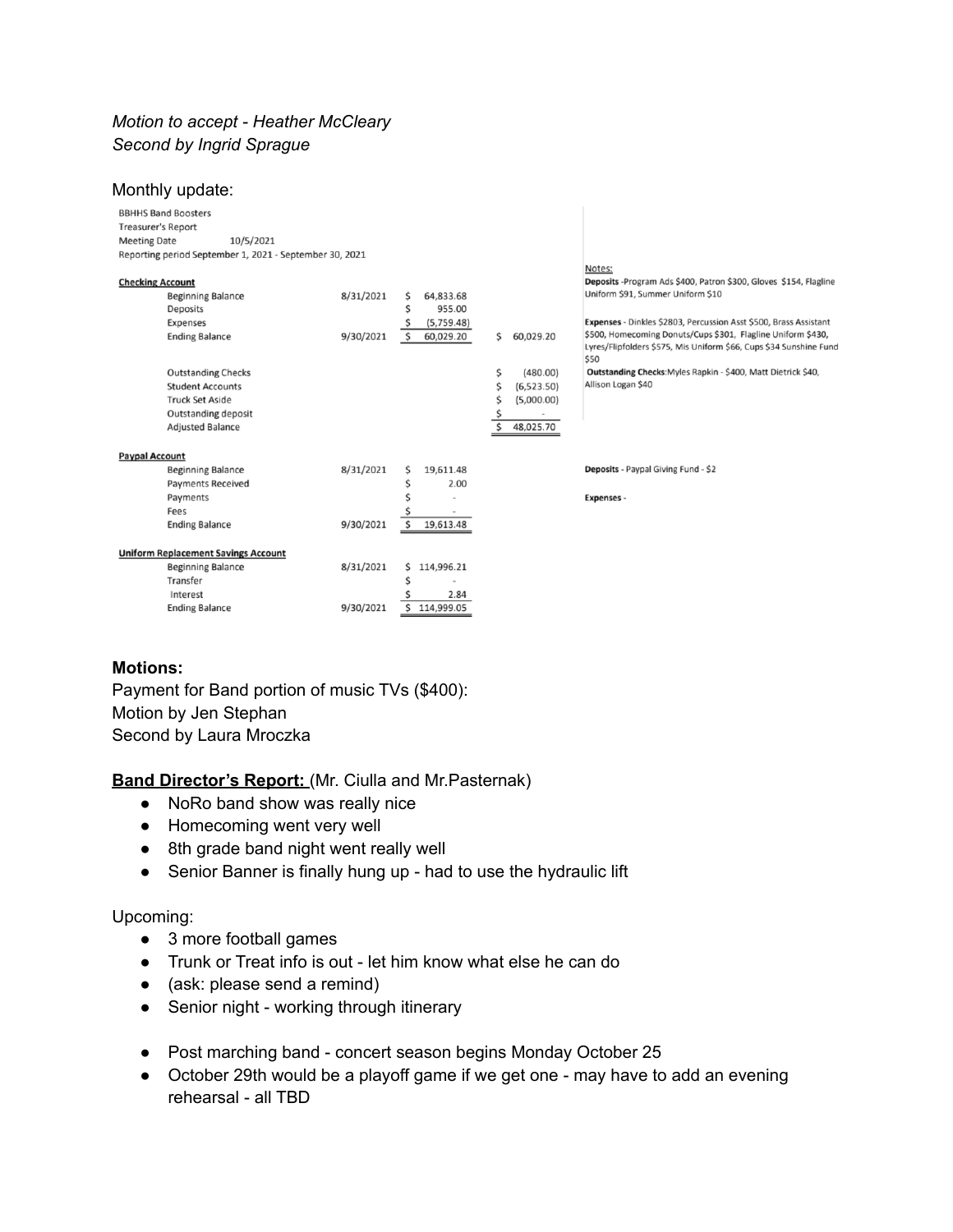Addressed away game travel and some late arrivals. While most instances were out of our control, the band will plan to leave earlier. Please note: students are doing OK and ready when it's time to go, they have not been the issue.

Disney!

-Paul and AJ are here from Great Day Tours

-See PPT that will be posted after the meeting

-Safety is our primary concern - it is hard to make decisions in October for March therefore all information is subject to change - current information is as if we were leaving tomorrow -A survey form will be sent to all parents/families where questions can be submitted

Basic itinerary is posted to the BBHHS band website.

- Friday May 25 returning Wed March 30 performance is on March 27, park still unknown
- Cost per student is \$1200
- \$50 difference to get a 5th bus and space the kids
- \$63 travel insurance option
- Installments for payment will be December and January
- Great Day Tours is local travel insurance covers illness but not change of mind more information is included in the links on the BBHHS band site
- 2 years ago everyone got full refund via Great Day floating money until they could get refunds from hotels and parks - HUGE thank you to them for that
- Covid rules on the trip will be same as school policy

## **Program Committee Reports:** (Laura Mroczka)

Nothing box office

Chaperones: (Pam Johnson and Melissa Bommarito) **Chaperones - needed for this Friday Twinsburg** Should be OK for Nordonia **Much more help is needed for North Royalton Senior Night**

Hospitality/Game Snacks: (Dina Packard) Snacks - more than enough, no more needed Always accepting just cups

PSO: (Michelle Banks) Not present, no notes today.

Senior Night: (Stacy Fening) Working out schedule, ordering and details are underway **Volunteers needed for appetizers, finger foods, deserts, etc.**